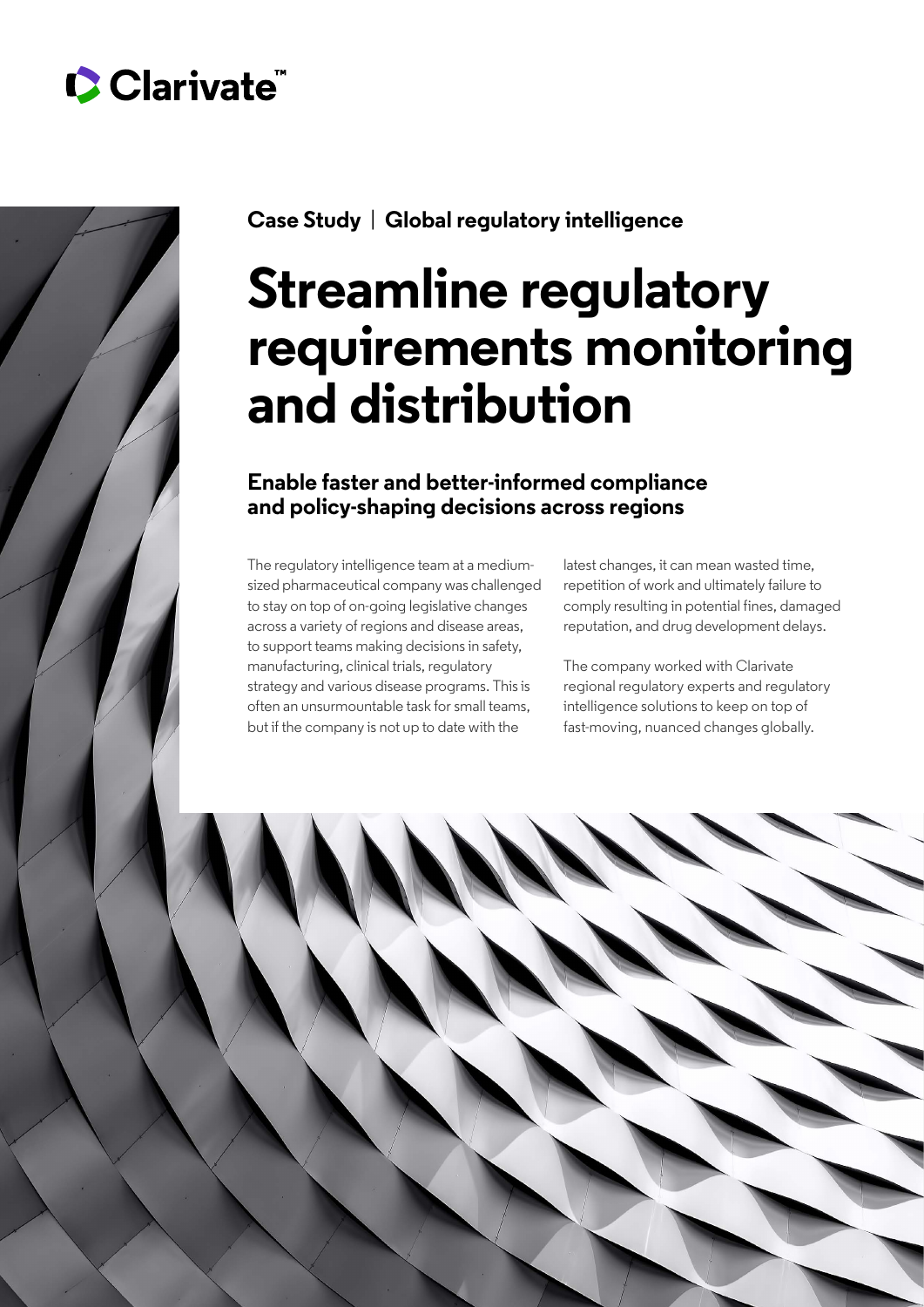

#### **The challenge: Keeping up to date with constant regulatory changes**

**The pharma regulatory team is tasked with keeping abreast of all regulatory changes across a variety of regions and disease areas. It supports colleagues across the GxP space, and this provision expands to teams working in safety, manufacturing, clinical trials, regulatory strategy and various disease programs.** 

"A lot of the issues lie around keeping abreast and up to date with all the regulatory changes in a wide variety of areas because we support colleagues across the drug development lifecycle," said the manager of the regulatory intelligence function.

The regulatory team also provides ongoing global regulatory surveillance workflows. In the past, they manually updated metadata sourced from regulatory documents from international health authorities to a SharePoint system and used a patchwork of email, SharePoint and many types of large, unstructured documents. This process needed to change. The data gathered could not be tailored to fit each business function and needed a digital transformation to achieve automation under a systematic set of business rules. One such need involved streamlining data for efficient use in marketing applications.

They are also responsible for producing recurring reports on various topics around the world. The team had noted a growing number of queries from colleagues about pricing and reimbursement factors in specific countries. Without procuring and managing dozens of localized consultants, finding information in a timely manner – especially when English is not the first language – can be troublesome and frustrating.

**"A lot of the issues lie around keeping abreast and up to date with all the regulatory changes across the globe in a wide variety of areas because we support colleagues across the GxP space."** 

**Associate Manager, Regulatory Intelligence**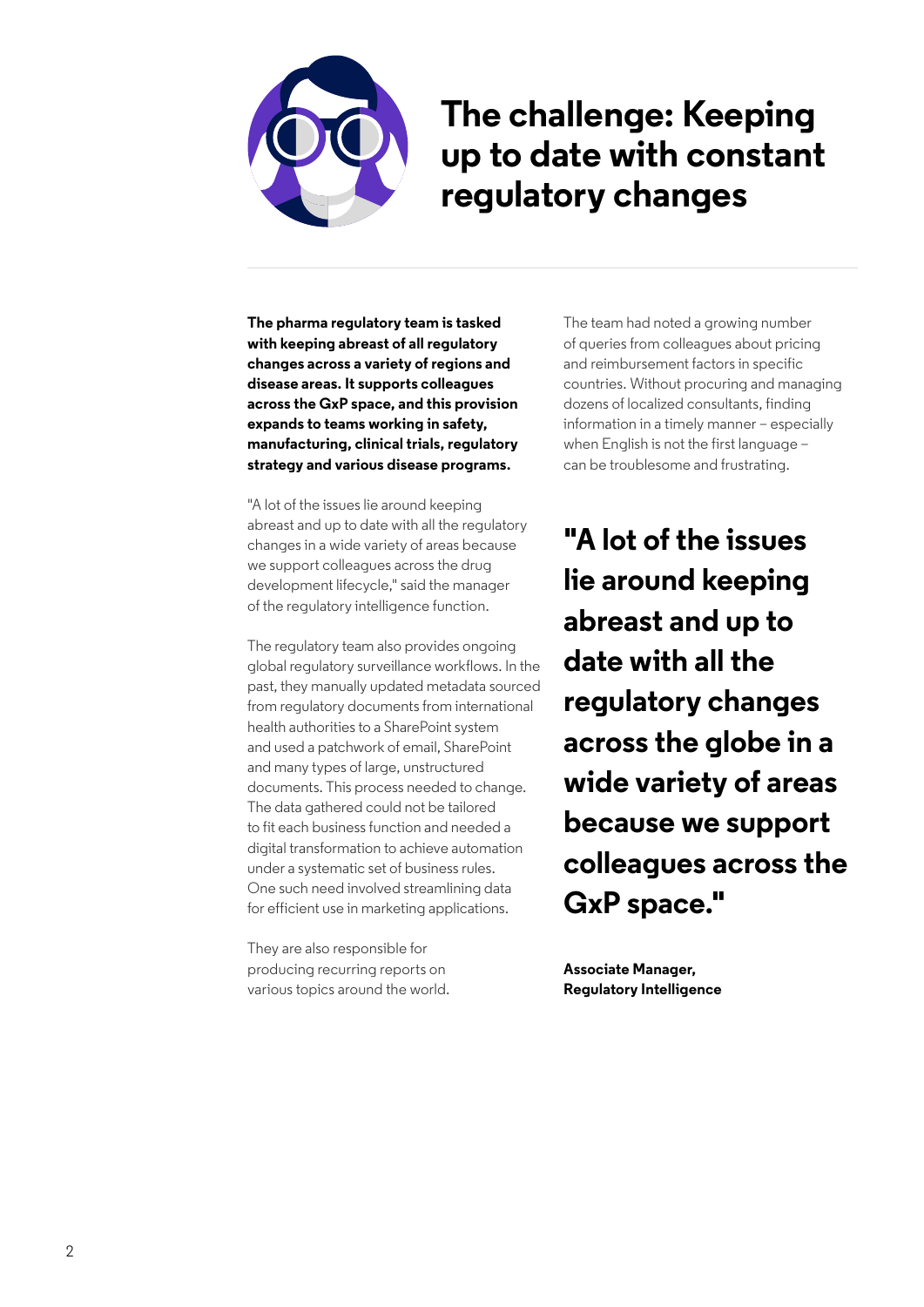

#### **The solution: Boots on the ground with regulatory experts and intelligence**

**By partnering with Clarivate regulatory experts, and specifically using its Cortellis Regulatory Intelligence™ solution, the team is now able to view valuable information from a wide variety of countries that enables the company to drive strategic decisions around marketing applications.**

Cortellis Regulatory Intelligence provides comprehensive global, expertly analyzed information that spans all regulatory functions across the R&D lifecycle in one central location.

"Having the 'boots on the ground' has really helped," the manager said. Instead of relying solely on guidance from individual countries, the Cortellis team goes a step further by partnering with local consultants physically present in the country, who have that deeper expertise you may not get from regulation alone. This allows the company to contextualize that information and make business-critical decisions."

"We get a lot of very valuable information from a wide variety of countries where I don't think we'd be able to access that information, especially as we don't have affiliates in all of these different countries like large pharma has," explained the regulatory intelligence team member.

While the pharma company embraced Cortellis Regulatory Intelligence, it needed to go further still. To meet its customized needs, the Clarivate team built a customized electronic impact assessment platform, which the regulatory intelligence team has found incredibly helpful.

The tool streamlined the regulatory policy information and lessened the burden of work on the intelligence team. The team also noted the stability of the system, saying that "the customized platform is really a significant step forward."

"Cortellis helps immensely in sourcing the right information. Not only in the breadth of information, but the challenge is the fact that we are a global regulatory intelligence team, so we need to know what is happening across the world."

**"We get a lot of very valuable information from a wide variety of countries where I don't think we'd be able to access that information, especially as we don't have affiliates in all of these different countries like large pharma has."** 

**Associate Manager, Regulatory Intelligence**